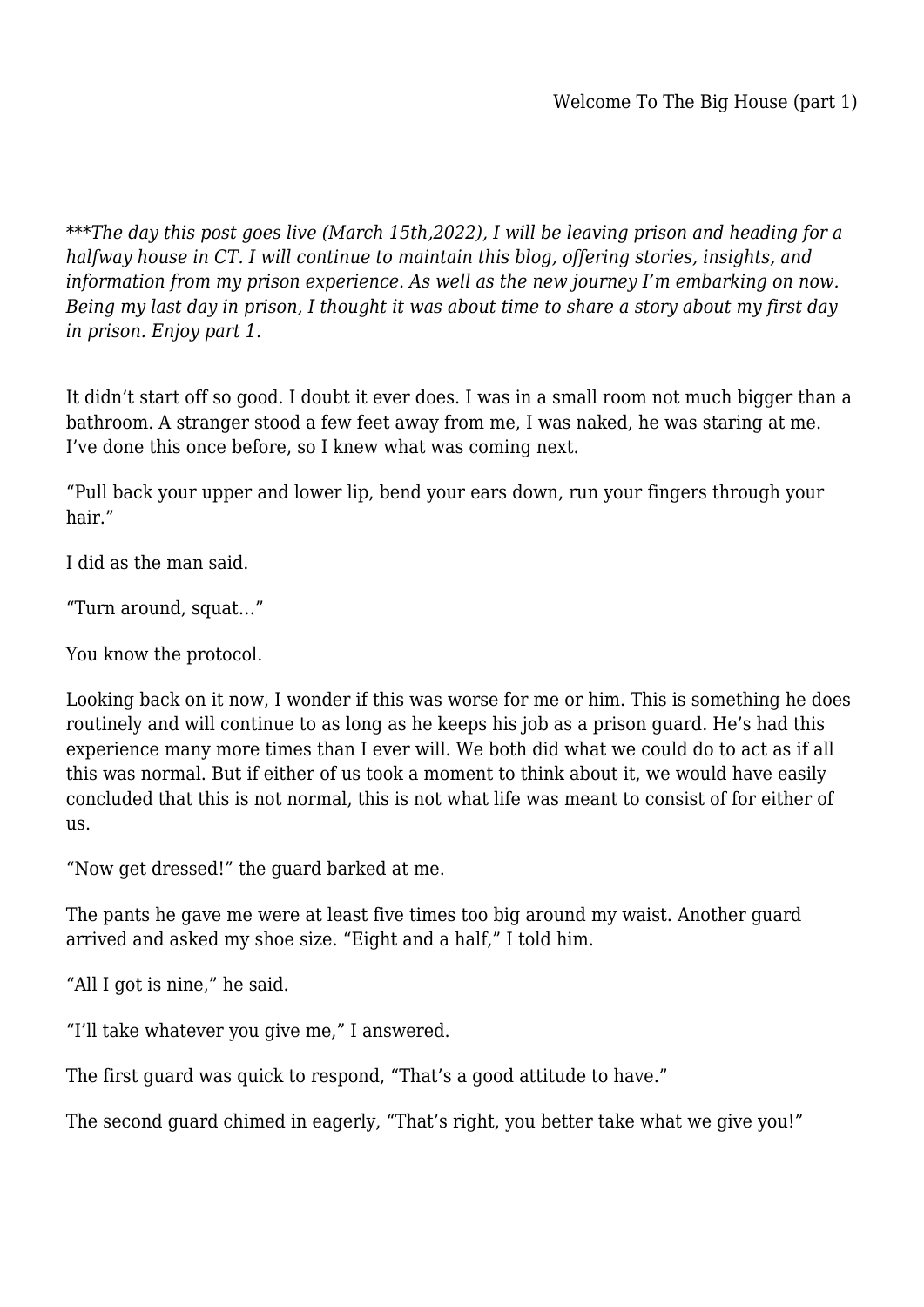With that, they both walked away after locking me in the small room. I sat on a bench against the wall and did my best to meditate. I was completely unaware of time and had no idea how long it took for them to come back. It felt like forever.

As they escorted me down the hallway, I held my pants up around my waist, or else they would have fallen off. I was led into an office where a lazy man read off a ton of rules in a voice that implied he couldn't care any less if I was getting everything he said – I wasn't. It was all so overwhelming.

"This place is not like you see in the movies. You're not gonna get raped or stabbed," the lazy man said.

Coming to a minimum-security prison I already understood this, but his apathetic tone offered no reassurance.

"Now sign here," he said, pointing to a piece of paper, "This says I told you everything you need to know."

After listening to him, I had more questions than answers, but I signed the paper that said he prepared me for several years of prison life in less than two minutes. He then directed me to a bench in the prison hallway.

"Wait here until medical comes for you; they're understaffed today, it might take hours."

I sat on the bench as inmates walked back and forth past me. They all seemed curious and eyed me with interest. Eventually, some men stopped and asked me redundant questions like, "Are you new?" or "Is it your first day?"

As a new guy, you obviously stand out. You're wearing oversized clothes, cheap blue or orange slip-on shoes and if none of that gives it away, the look of overwhelm or confusion on your face certainly will.

One guy sat down next to me and began asking more in-depth questions.

"What kind of drug addiction program were you in?" and "What was it like?"

I explained I was mandated to take a program after I was arrested for drug charges, but I did not use drugs myself. He went on to explain all the drugs he used and sold throughout his entire life. Once he found out I was from CT, he became even more interested in me.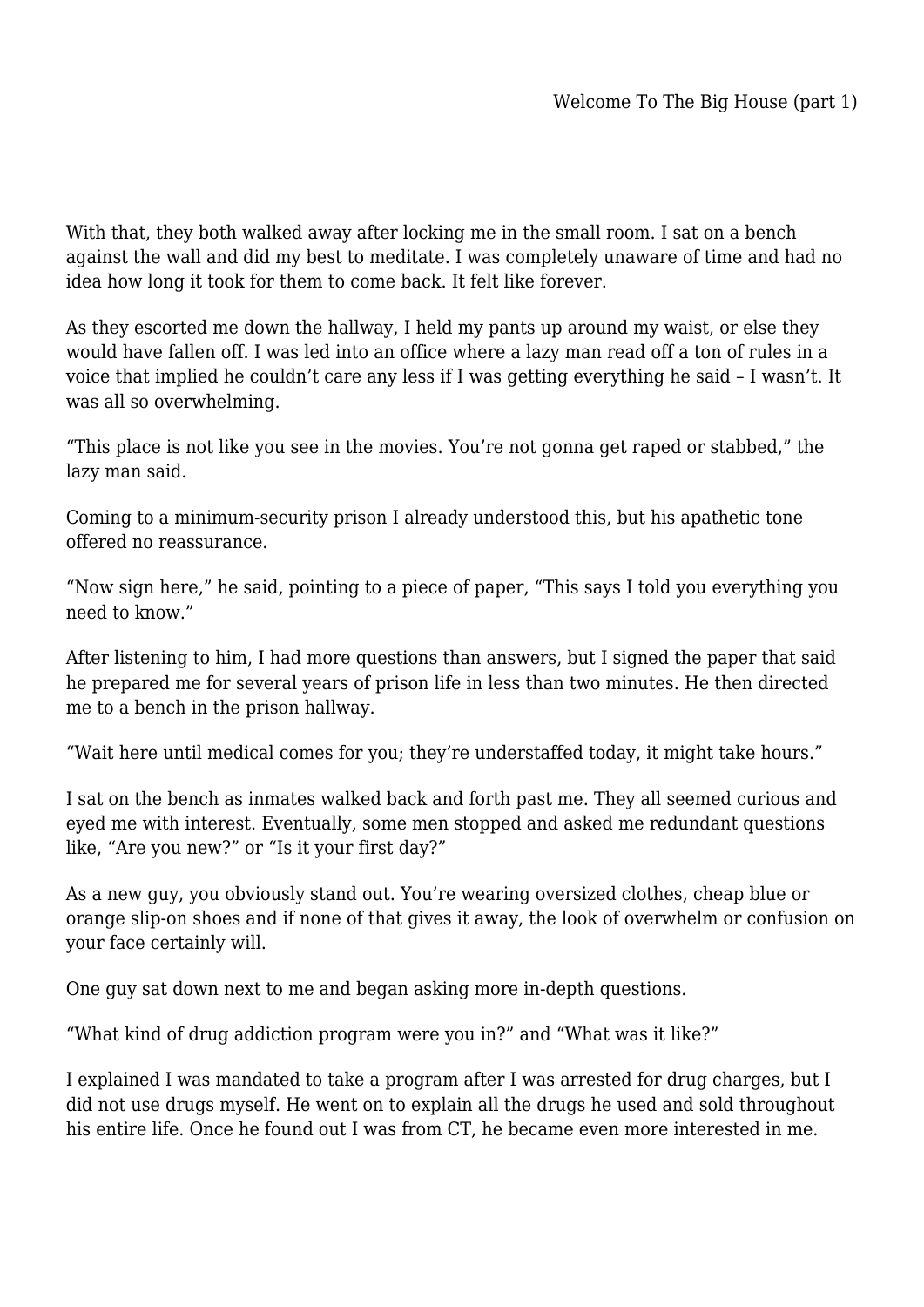"Do you know a man with the last name that starts with the letters M-A-O, he made jewelry, I sold drugs to him."

I had to confess that I did not know this "M-A-O, jewelry, drug" guy.

"Oh…if you knew him, you would know him. He buys drugs…" he went on aimlessly talking. I caught the names of various drugs as he listed them off. He couldn't stop rambling about nonsense and all the drugs he dealt with. This guy wouldn't shut up. I wanted to ask him to stop talking, I had enough on my mind considering it was my first day in Federal prison. But as a new guy, I didn't feel comfortable being rude. So I sat there, listening to him go on endlessly in my ear. He was quite possibly the most annoying person I ever met. I did my best to ignore him and my aggravation. Thankfully, another inmate came along with a guard who pointed me into a room across from the bench. I got up and left the annoying inmate to himself.

Inside the room were a bunch of uniforms, blankets, sheets, boots, toiletry supplies, and more stuff all behind locked cage doors. The guard unlocked the doors and the inmate began filling a large mesh laundry bag with supplies from the shelves, which he seemed to be grabbing at random.

"How long will you be here?" the guard questioned enthusiastically.

"I got just under five years," I replied.

"What gets a guy just under five years?" the guard quickly asked.

"Marijuana," I answered.

With a big smirk on his face, the guard laughed out the words, "FUCKING FEDS!"

I wasn't quite sure what to make of this.

He continued on for a few minutes, cursing the feds. Then he began laughing about how "crazy" he was. Much like the inmate from the bench, he began to list off to me all the psych meds he was on while the other inmate laughed.

I stood there thinking to myself, "Man, even the guards just want to talk about drugs here."

The inmate handed me a pillow and a heavy overflowing mesh laundry bag. It had no handles, which made it difficult to carry, especially considering I had to use one hand to